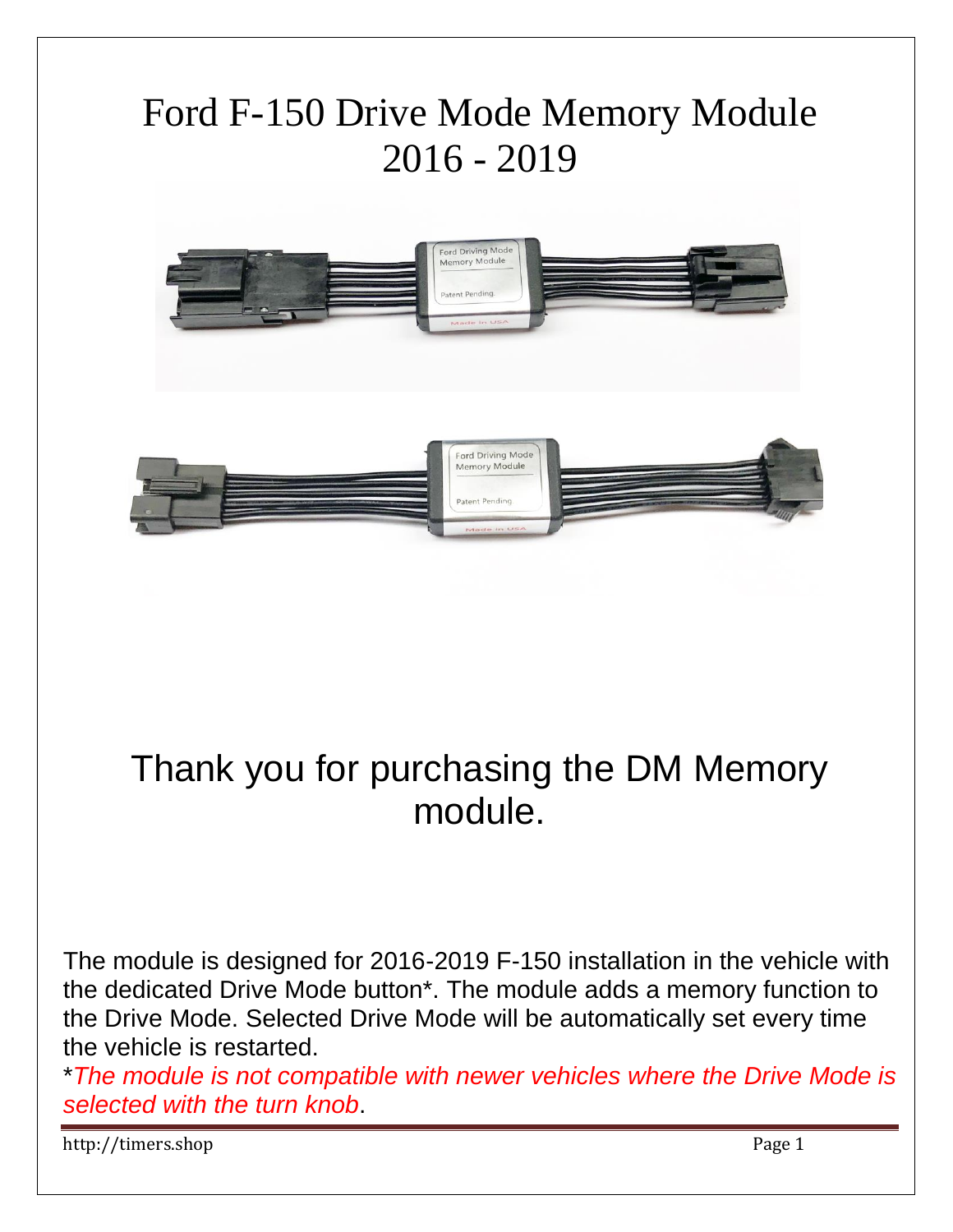## **Floor Shifter installation:**

The installation consists of removing two pieces of plastic trim around the shifter, unplugging the Drive Mode connector, and plugging the DM Memory module in line.

Watch YouTube video here: <http://bit.ly/fdm001yt>(Video shows the older model but general installation is there same. See below newer programming procedure).

*The floor mode module will change drive modes after the shifter is moved from N to D position. It might take a couple of seconds to change drive modes. To test the module just shift from P position and wait about 10 seconds for DM mode changes. There is no need to drive the vehicle.*

Programming option for floor model:

The installation video shows the programming steps for the older floor model installation. Since the release of the video the programming process was changed, continue reading to understand new programming options and steps. The only programming parameter available is the delay from the shifter movement to the mode change. The number of modes is fixed and cannot be changed. The default delay between the shifter movement and the start of the Drive Mode changing is about 10 seconds. If you need to change it or if you accidentally changed it follow the procedure below.

- 1. Make sure vehicle ignition is OFF.
- 2. Push and hold the DM button, turn the ignition ON, and then release the DM button. The module is now in programming mode.
- 3. Push and hold the DM button for 6 seconds and release.
- 4. Now push the DM button to set the desired delay. Each push of the button adds 10 seconds. The first push will set it to 10 sec delay, the second push sets it to 20 sec and so on.
- 5. Once done turn the ignition OFF and test.